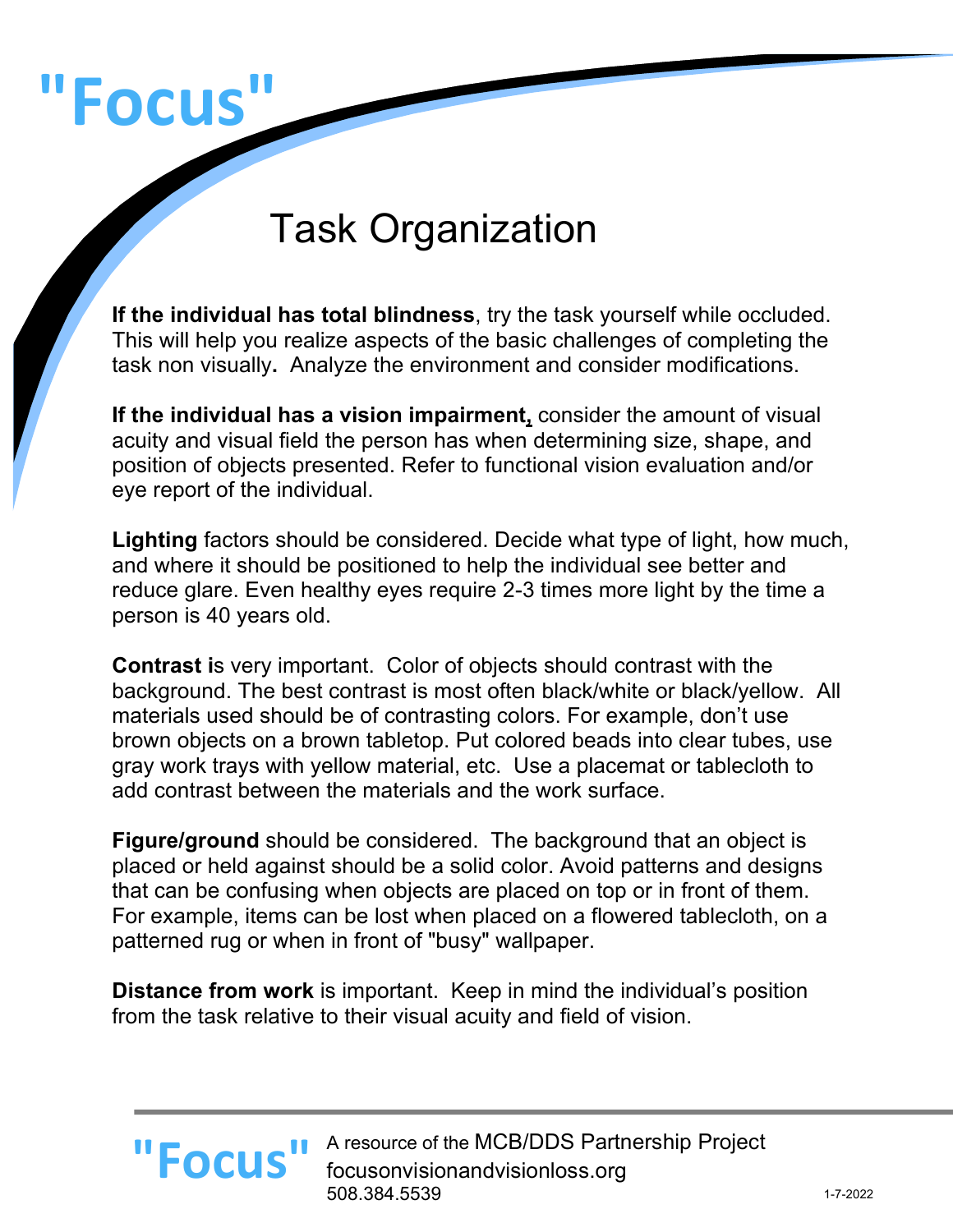### Task Organization (continued)

**Consider the field of vision**. If an individual has limited field (tunnel vision), don't spread work across the table, rather keep it closer together in an area if possible. Also, it may be helpful for the individual to sit further back in order to increase the viewing area.

**Make use of assistive devices** such as paper-folding jigs, sorting trays, tape recorded instructions, large print, photocopier enlargements, talking computer software. Anything that works is acceptable.

**Consistency** is very important. Place materials in the same area within the workspace. Use consistent terminology when referring to objects and procedures. Label objects so everyone knows the correct terminology. Use Braille or large print as appropriate.

**Define the working area** with a tray or a tactile border. Draw a rough diagram of where to place materials on trays or workspace for each task. Make sure that all materials are comfortably within the person's reach and vision.

**Encourage exploration** of the work area by the individual through systematic search patterns and tactile inspection of all materials. Encourage use of both hands when possible.

**Backward chaining** can be a successful method of teaching. Allow the individual to explore the finished product first before learning how to assemble it. Start simple and increase complexity over time as appropriate.

**Break down the task**. It may help to write down steps in sequence so that the same sequence is used each time. Tape record or prepare a large print instruction sheet so the individual can refer to it as needed.

**Encourage independence.** Encourage the person, whenever possible and safe, to obtain his/her own working materials. Provide a consistent location to put the finished product.